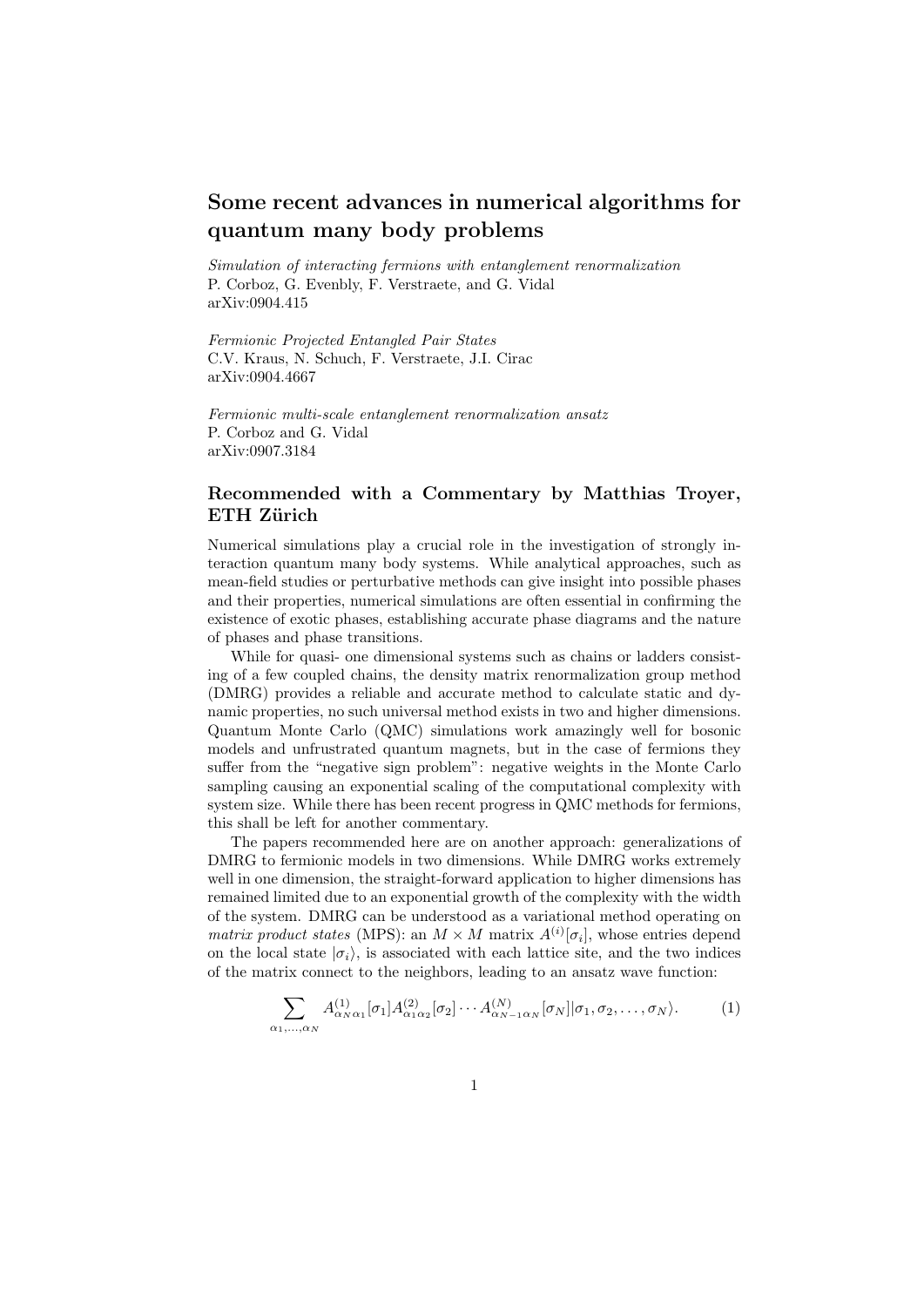Over the past years insights from quantum information theory have led to an understanding of the success of DMRG and the MPS ansatz wave function in terms of entanglement of the ground state. It can be regarded as a lowentanglement ansatz for the ground state: the entanglement that can be encoded is bounded by  $S \leq \log M$ . Since for one-dimensional systems the entanglement grows at most logarithmically with system size, a small number of states  $M$  is sufficient to make DMRG extremely accurate.

In two dimensions, however, the entanglement entropy usually follows an area law and grows proportional to the cross section A of the system:  $S \sim$ A and hence an exponential number of states  $M \sim \exp A$  is needed. With this insight in mind, the solution to the entanglement scaling problem is to find an ansatz that is not a one-dimensional chain like the matrix product states but a two-dimensional network built from higher-ranked tensors instead of matrices – similar to the *spin networks* invented by Penrose in 1971 and used in the context of loop quantum gravity. Such ansatz wave functions have appeared in various proposals over the past decade. First suggested by G. Sierra and M. A. Martin-Delgado under the name of vertex matrix product ansatz and published in a conference proceedings [arXiv:cond-mat/9811170] and used by T. Nishino for classical systems, the method became popular when it was reinvented by Verstraete and Cirac [arXiv:cond-mat/0407066] under the name of *projected entangled-pair states* (PEPS). A related proposal building on real-space renormalization ideas and tree-like tensor networks, called *multiscale entanglement renormalization ansatz* (MERA), has been proposed by G. Vidal [Phys. Rev. Lett. 99, 220405 (2007)].

The papers recommended here are recent generalizations of these methods to fermions. Unlike in one-dimensional DMRG calculations where the extension to fermions is trivial, fermions in two dimensions cannot be as easily mapped to bosons. The papers by Corboz *et al.* present a fermionic version of MERA. In their first paper fermionic statistics is taken into account using a Jordan-Wigner transformation and counting the number of fermionic permutations needed for every fermion that hops on the lattice, while the second paper offers a conceptually simpler way of contracting the tensor directly taking into account fermionic statistics.

The other proposal by Kraus *et al.* uses a PEPS ansatz built from fermionic degrees of freedom. In bosonic PEPS each of the M states on a bond between two sites can be viewed as a maximally entangled state of two auxiliary spins on each of the sites. In fermionic PEPS (fPEPS) these auxiliary spins are replaced by fermions, which automatically anti-symmetrizes the many-body fermionic wave function.

Both methods promise the chance to finally study two-dimensional fermionic systems, including the two-dimensional Hubbard model, using a method without uncontrolled approximations – in the limit  $M \to \infty$  these methods accurately describe any physically relevant quantum state. Have we finally found a way to solve two-dimensional strongly correlated fermion systems? Unlike DMRG which has been shown to be accurate in one dimension, these methods are still mostly uncharted territory. There are two important open questions: can